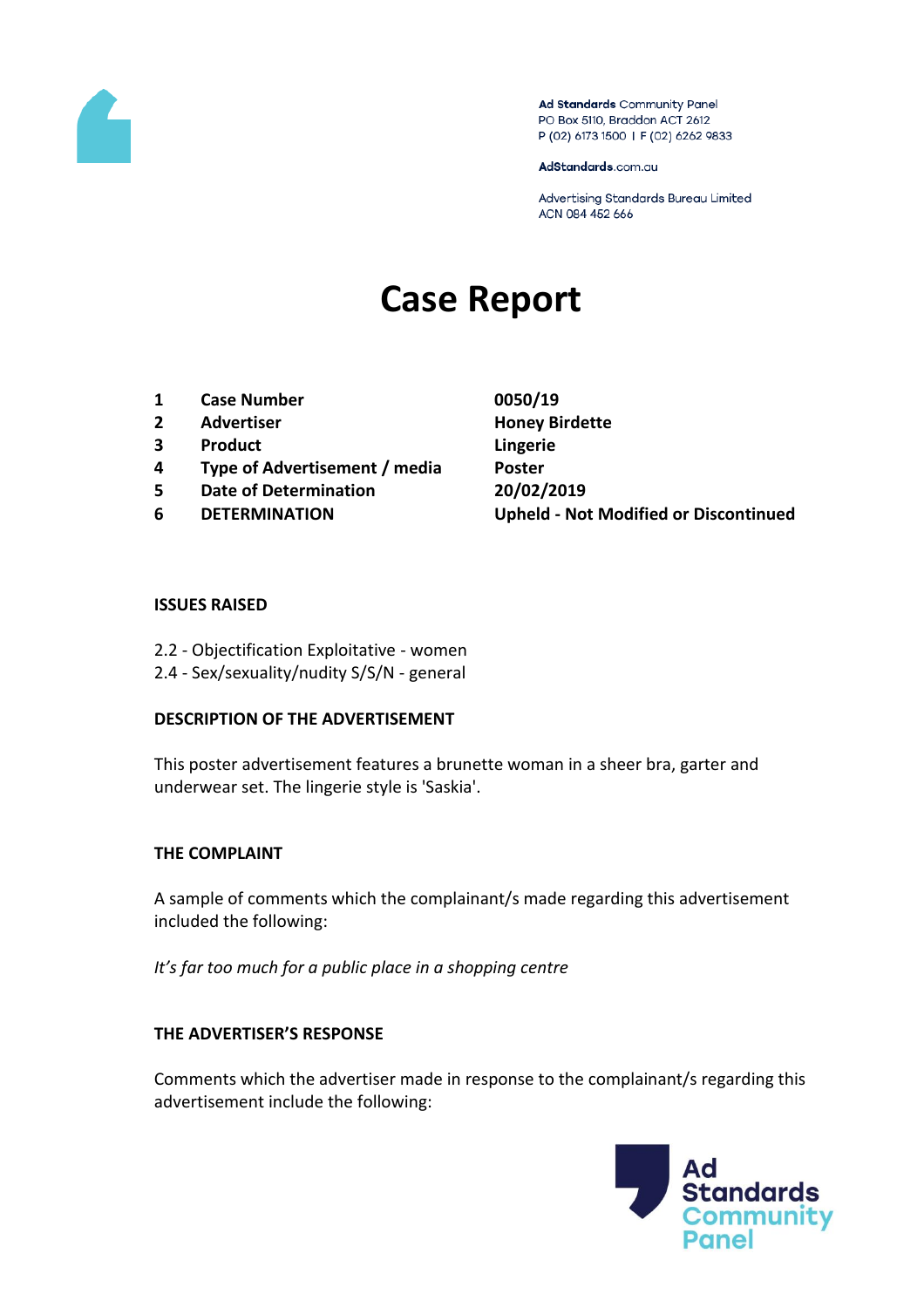

*The advertiser did not provide a response.*

## **THE DETERMINATION**

The Ad Standards Community Panel (the "Panel") considered whether this advertisement breaches Section 2 of the AANA Code of Ethics (the "Code").

The Panel noted the complainant's concern that the advertisement is too explicit for a shopping centre.

The Panel viewed the advertisement and noted the advertiser did not respond.

The Panel considered whether the advertisement was in breach of Section 2.2 of the Code. Section 2.2 of the Code states: "Advertising or marketing communications should not employ sexual appeal in a manner which is exploitative or degrading of any individual or group of people."

The Panel noted the AANA Practice Note which provides guidance on the meaning of the terms exploitative and degrading:

Exploitative - (a) taking advantage of the sexual appeal of a person, or group of people, by depicting them as objects or commodities; or (b) focussing on their body parts where this bears no direct relevance to the product or service being advertised. Degrading – lowering in character or quality a person or group of people.

The Panel noted that the advertised product is lingerie and the advertiser is justified in showing the product and how it would be worn provided that in doing so it meets the provisions of the Code.

The Panel first considered whether the advertisement used sexual appeal.

The Panel noted the poster advertisement featured an image of a woman in black sheer lingerie standing next to a motorbike with her arms extended level with her shoulders. The Panel noted the lingerie style is titled "Saskia". The Panel considered that the style of the lingerie in combination with the woman's pose did constitute sexual appeal.

The Panel then considered whether the advertisement used sexual appeal in a manner that was exploitative of an individual or group of people.

The Panel considered that there was a particular focus on the woman's breasts in the advertisement, however considered that this focus was relevant to the style of lingerie being sold.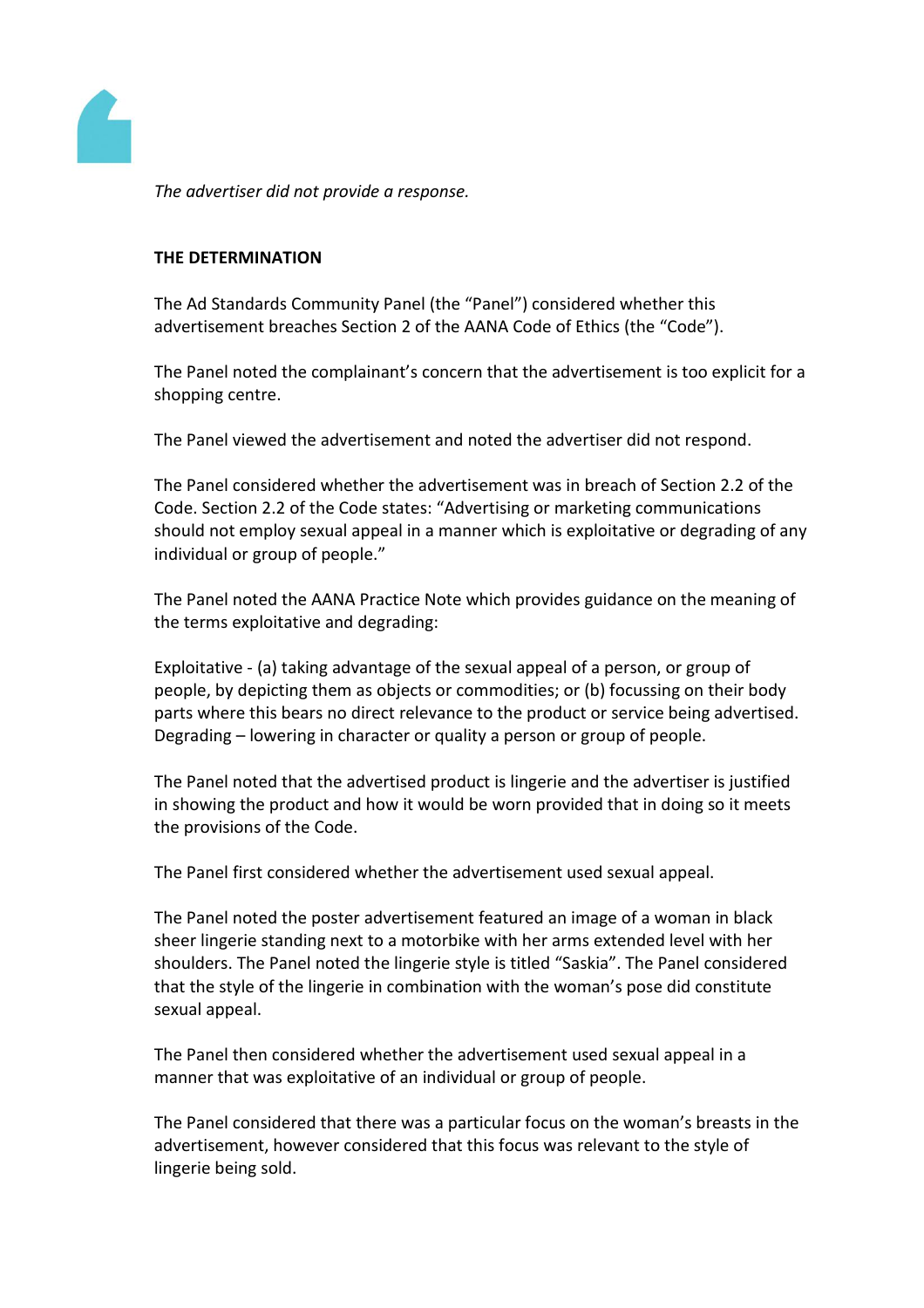

The Panel considered that the advertisement did not suggest the woman was an object, or was for sale, rather the advertisement featured the woman wearing the underwear that was for sale.

The Panel considered that the advertisement did not use sexual appeal in a manner that was exploitative of an individual or group of people.

The Panel then considered whether the advertisement used sexual appeal in a degrading manner.

The Panel considered that the advertisement depicted the woman as confident and empowered, and considered that the advertisement did not depict the woman in a way which lowered the woman or women in general in character or quality.

The Panel considered that the advertisement did not use sexual appeal in a degrading manner.

The Panel determined that the advertisement did not employ sexual appeal in a manner which is exploitative or degrading of any individual or group of people, and did not breach Section 2.2 of the Code.

The Panel then considered whether the advertisement was in breach of Section 2.4 of the Code. Section 2.4 of the Code states: "Advertising or Marketing Communications shall treat sex, sexuality and nudity with sensitivity to the relevant audience".

The Panel noted the complainant's concern that the advertisement is too explicit.

The Panel noted that this poster advertisement was in the window of a store and was visible to people walking past the store, and considered that the relevant audience for this poster would be broad and would include children.

The Panel noted that the bra the woman was wearing was sheer and considered that there was a suggestion that her nipple was visible, although this was not overly clear. The Panel considered that the underpants of the woman are very low cut indicating that her pubic hair was removed, however noted that her genitals were not visible.

The Panel considered the pose of the woman was sexualised and that the way she was pushing her buttocks back and chest forward, a pose commonly referred to as 'presenting', emphasised the focus on her breasts.

The Panel considered that the level of nudity was at the higher end and the image was sexualised and as such the image included on a poster that is visible to members of the community passing by the business was not appropriate for the relevant broad audience which would likely include children.